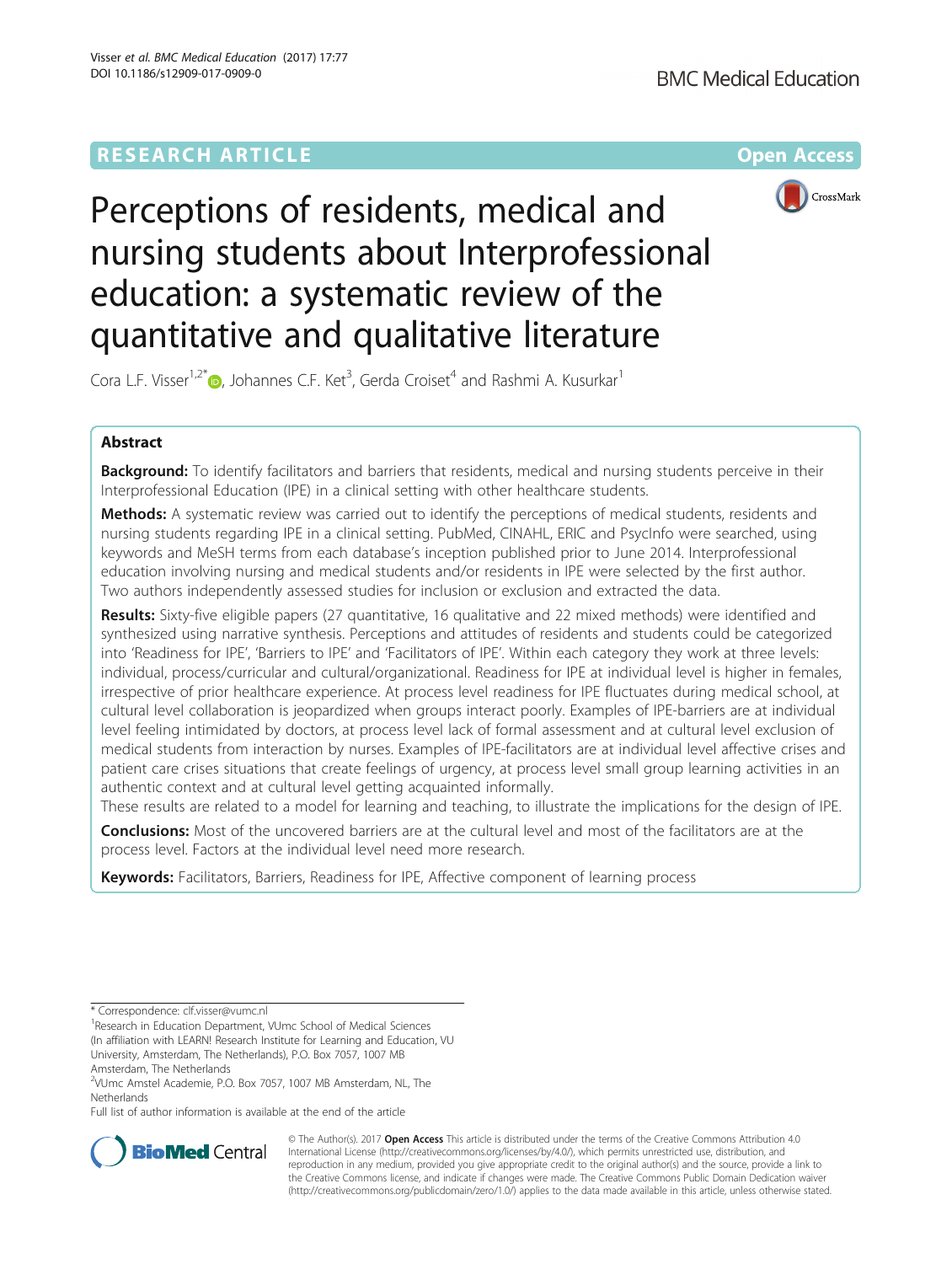## Background

Interprofessional Education (IPE) has been defined as situations "where two or more professions learn with, from and about each other to improve collaboration and the quality of care" [\[1](#page-10-0)]. IPE is considered important to prepare students for successful Interprofessional Collaboration, which is critical for patient safety and quality of care [[2, 3\]](#page-10-0). Numerous IPE initiatives are launched every year all across the globe, but till now there is no generalizable theory which can explain how, why or when learning through IPE is successful [\[4](#page-10-0), [5](#page-10-0)].

Over the years some theories have been proposed to understand IPE [[6\]](#page-10-0). The Intergroup Contact Theory (ICT) which concerns the 'learning with and about' outgroups, states that learners need to overcome prejudice, stereotyped views and discrimination of the group they do not belong to [[7\]](#page-10-0). The theory of social capital suggests that creating sociable relationships between students of different professions during IPE activities leads to trust in other professional groups during practice [\[6](#page-10-0)]. The D'Amour model of interprofessionality proposes how IPE initiatives and interprofessional practice are connected and includes the relationships between sociological factors that are involved in IPE and IPC [[3\]](#page-10-0). Still there is no consensus on which theory prevails.

Along with sociological aspects covered in the abovementioned theories, psychological components of learning, like perceptions and processes for learning, can impact the effect of IPE, but have not been investigated. The affective component of learning (motivation and emotion) has been largely neglected in curricular changes in medical education and attention has been mainly directed towards the cognitive and metacognitive components [\[8](#page-10-0)].

Perceptions and attitudes are affective factors that contribute to the behavior of students; more specifically strong attitudes guide behavior and weak attitudes follow behavior [\[9\]](#page-10-0). When students are expected to exhibit interprofessional collaboration (IPC) in real or simulated health care situations, their attitudes should be strong enough to guide their behavior. For IPE, this implies that when IPC is the learning goal for our students, we need to ascertain the strength of their attitudes rather than (just) observing their behavior.

We were interested in exploring to what extent IPE interventions investigate and integrate the affective component of learning in their designs, so we reviewed the literature to address the research question "What are the perceptions and attitudes of nursing and medical students and residents towards Interprofessional education?"

## Methods

#### Study design

A systematic review of the perceptions of students of IPE was performed with a review protocol based on the

Preferred Reporting Items for Systematic Reviews and Meta-Analysis (PRISMA)-statement [[10](#page-10-0)]. Due to the diversity of outcome measures, no meta-analysis or additional analyses of risk for bias were performed.

#### Data bases and search strategy

PubMed, Ebsco/ERIC, Ebsco/PsycInfo and Ebsco/CINAHL were searched for articles on students' perceptions of IPE (by CLFV and JCFK). The following terms were used (including synonyms and closely related words) as index terms or free-text words: 'motivation' or 'selfconcept' or 'attitude' and 'interprofessional relations' and 'medical or nursing education'. The full search strategies for PubMed, Ebsco/ERIC, Ebsco/PsycInfo and Ebsco/CINAHL is available upon request. In alignment with the Centre for the Advancement of IPE, this paper uses the term IPE to include all such learning in academic and work-based settings before and after qualification [[1\]](#page-10-0).

## Study selection

Our aim was to review empirical studies in English, sampling nursing or medical students or residents in a clinical setting or in clinical care, allowing for quantitative, qualitative as well as mixed method studies, using the following inclusion criteria: (a) an IPE initiative where the attitudes or perceptions of students were measured, (b) residents, medical and nursing students as subjects; (c) journal articles only, and (d) empirical studies. In order to assess the quality of the articles, the research team decided to use four items related to methods, re-sults, analysis, and conclusions [[11\]](#page-10-0):  $1 = there$  is a clear research question/purpose;  $2 =$  the method used is suitable for answering the research question;  $3 =$  the methods and results are clearly described;  $4$  = the research question is answered in the results and conclusion /discussion sections. Having indicated the population in our research, we will use 'students' when possible to refer to those who are intended to learn with, from and about each other.

First, one author (CLFV) screened all papers obtained from the search for eligibility on their title or abstract. If there was doubt about the content of the study, the abstract (if available) or full-text article was screened and discussed with the other author (RAK). Excluded were studies where only specific medical or specific nursing education was involved (e.g. concerning pharmacology, dental care, mental health care or midwifery and perioperative nurses) as our interest was in the relations of residents, medical and nursing students in generalizable clinical settings. Studies concerning validation of an instrument or evaluation of 'stand-alone' e-learning were also excluded when the focus was on their psychometric characteristics rather than the perceptions of students.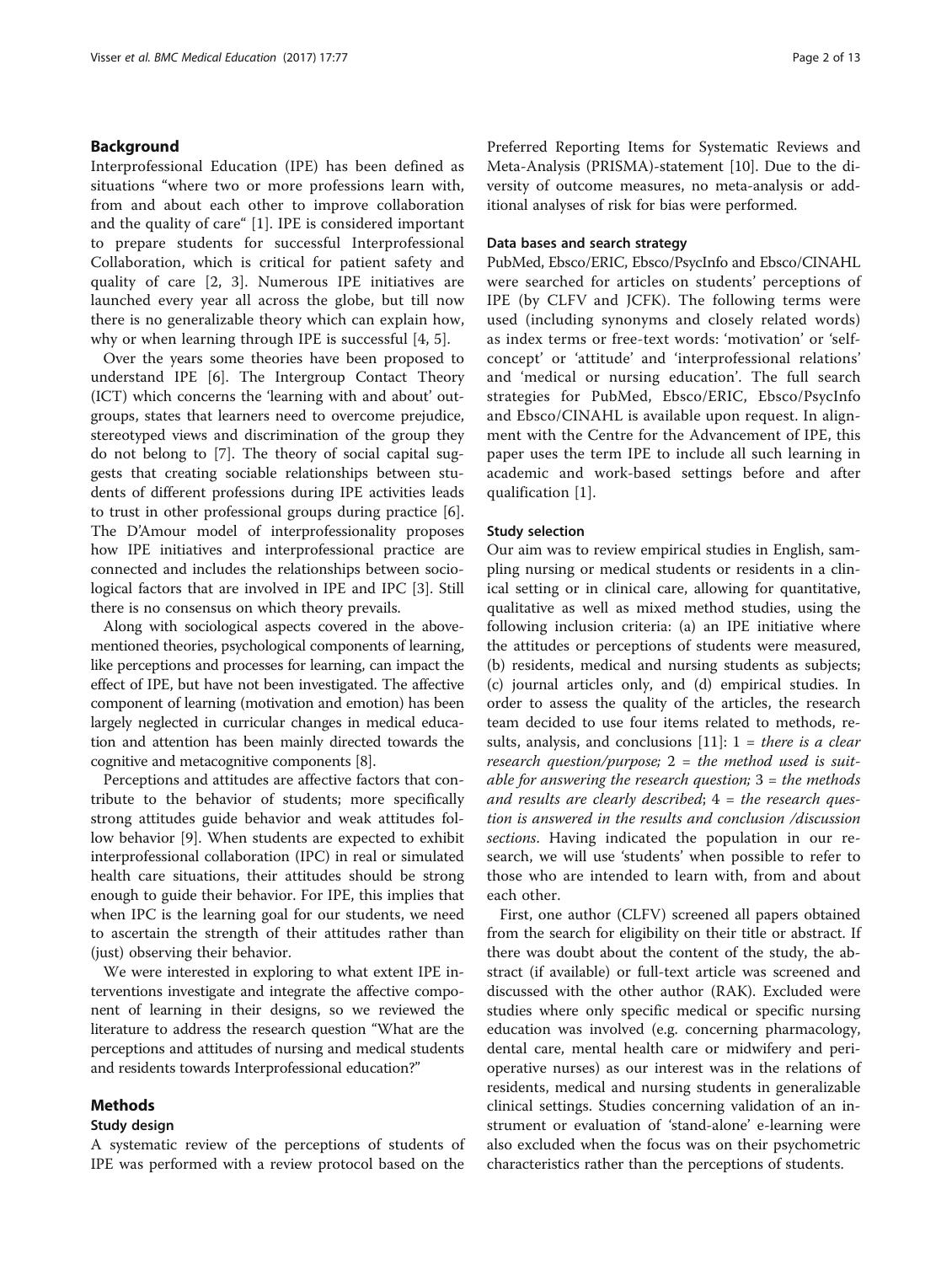Because we aim to unravel the mechanism behind the readiness for IPE, we included mixed methods, quantitative and qualitative studies. By combining the quantitative research with the results from qualitative research, we intend to gain insight into the attitude changes after IPE interventions, thus enabling educators to enhance their IPE by incorporating facilitators and overcoming barriers and to guide the transition of IPE into IPC among students.

#### Synthesis of results

In alignment with our research question the findings were synthesized using a qualitative, narrative synthesis. Through this technique, it is feasible to examine empirical studies that differ in their research questions, samples and methods [\[12](#page-10-0)] and use text to characterize the findings in multiple groupings [[13\]](#page-10-0). Narrative synthesis appears a stronger method to derive at implications for future research than meta-analysis [\[14](#page-10-0)]. CLFV and RAK read through all the papers individually. After reading 5 papers each, they discussed the findings and the emerging themes. They used these themes to extract data from the rest of the papers, adding themes as necessary. After all themes from all papers were extracted, CLFV and RAK individually explored if they could be grouped together into categories (these were Facilitators, Barriers and Readiness). The categories were further grouped according to the naturally emerging levels (i.e. individual,

process and cultural). At every step the results were finalized through discussion and consensus in the whole research team. The findings from each study relevant for this review are given in a table (see Additional file [1\)](#page-10-0).

## Results

The literature search retrieved 7957 articles, of which 65 were included in the review (see PRISMA Flow Diagram - Fig. 1) after removing the duplicates and applying the inclusion and exclusion criteria.

The categories we distinguished in the data were Readiness for IPE, Facilitators of IPE and Barriers to IPE, which were at 3 levels – cultural/ organizational, process/curricular and individual. We will present the results at each of these levels in the abovementioned three categories in this section.

At the cultural or organizational level the factors originate from and are present in the immediate surroundings, are beyond the individual and the curriculum and may be overt or covert. The process or curricular level entails the factors in the curriculum design and delivery. The individual level entails the factors residing within an individual. Readiness for IPE implies the degree of willingness for team-working and team-learning, the significance students give to acquiring their professional identity, the power of their professional culture and the view students hold of professional boundaries or overlap in roles and responsibilities [[15](#page-10-0)]. Facilitators of IPE mean

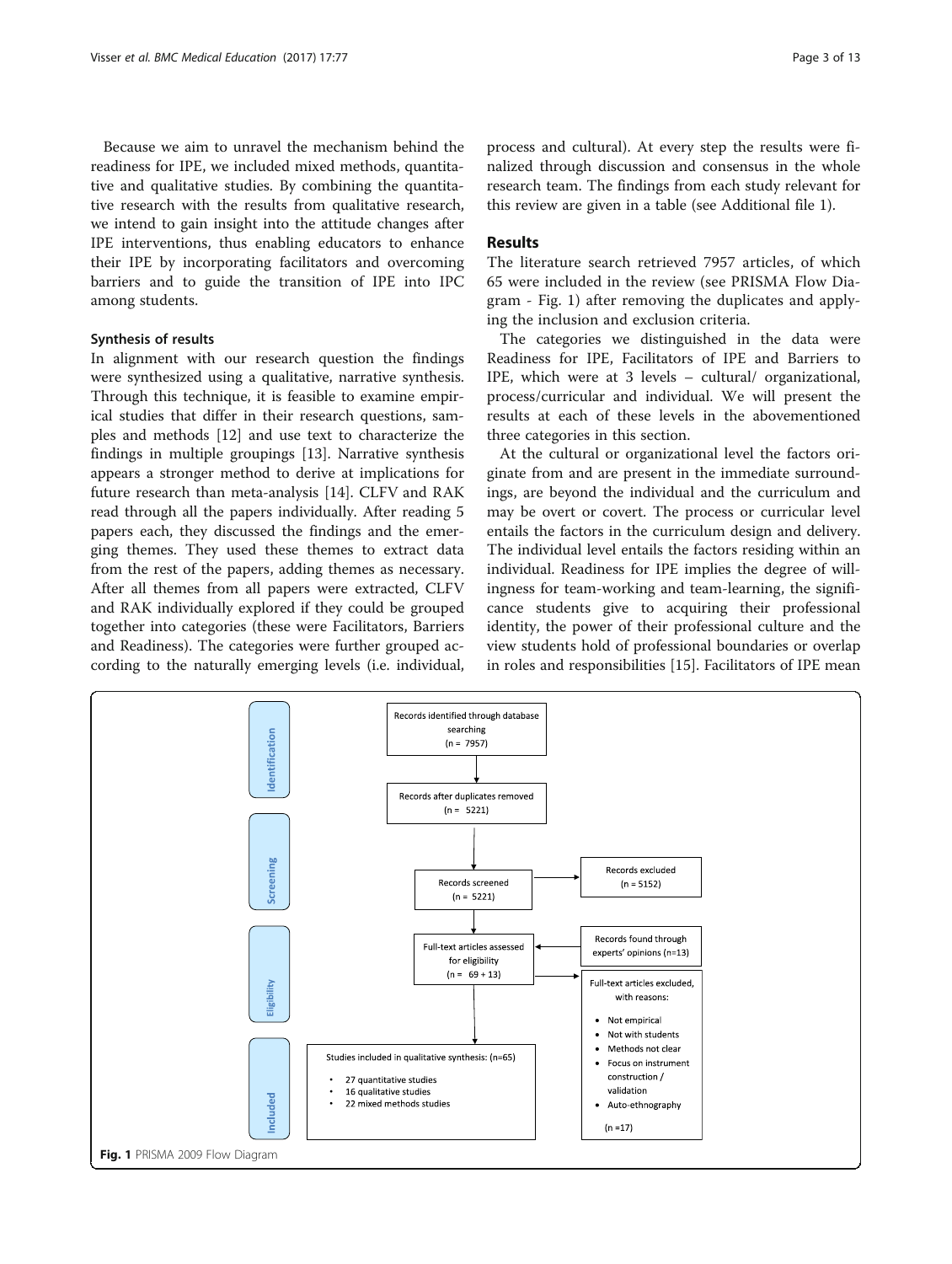<span id="page-3-0"></span>factors that (to some extent) led to achievement of goals and satisfaction of students with the IPE, whereas barriers to IPE mean factors because of which goals were not attained and students were not satisfied. In this section we first report our findings as a combination of a category and a level. We then report a synthesis of the findings across categories and levels.

We present an overview of the number of studies at each level that report readiness for, facilitator of or barrier to IPE in Table 1. Some studies reported both facilitators and barriers, so the total of all studies in Table 1 works out to be more than 65. In the paragraphs following this, the results per category are described at each level in the same sequence as in Tables [2,](#page-4-0) [3,](#page-5-0) and [4](#page-6-0). The subcategories we distinguish, are in italics.

## Cultural level

## Readiness for IPE at cultural level

Lack of interactions The low quantity and poor quality of the interactions between medical students and nurses jeopardized their collaboration. Medical students scored high on interpersonal sensitivity (feelings of personal inadequacy and inferiority) compared to nurses. Nurses scored high on hostile thoughts, feelings and actions compared to medical students [[16](#page-10-0)].

## Facilitators at cultural level

Getting acquainted IPE was facilitated when there was time for different professional groups to meet informally, [[17](#page-10-0)] to get to know members of other professions [\[18, 19](#page-10-0)] and by being immersed in an IP-team [\[20\]](#page-10-0).

Work experience in healthcare practice Positive attitudes towards IPC and perceptions of IPC were maintained and even strengthened once students practiced as qualified professionals [[21\]](#page-10-0).

### Barriers at cultural level

Belonging to a social group Medical students perceived nurses to be more caring than doctors, but as having a less positive status in society and being less competent and academically weaker than doctors [[16](#page-10-0), [22](#page-10-0)–[25](#page-10-0)] Not knowing students from the other professions meant that time was needed to familiarize [[17, 19](#page-10-0)].

**Table 1** Number of studies per level and category ( $n = 65$ ; findings of one study could belong in more than one category)

| Level               | Cultural | Process | Individual | Total |
|---------------------|----------|---------|------------|-------|
| Category            |          |         |            |       |
| Readiness for IPF   |          | 6       | 10         | 17    |
| Facilitators of IPF | 4        | 50      |            | 61    |
| Barriers to IPF     | 12       | 11      | 4          | 27    |
|                     | 17       | 67      | 21         |       |

IPC importance stated, but not experienced The graduates (nursing, medical and pharmacy) reflected and reported that faculty advocated IPE and IPC, but graduates did not actually witness IPC in practice [\[26](#page-10-0)].

Miscommunication Expectations of residents and nurses regarding each other's roles in patient management were similar, namely to be informed. Nurses expect the residents to explain their actions and decisions, to consider nurses' opinions and recognize nurses' work. Residents expect nurses to understand the clinical situation, exchange information and participate in establishing a common goal for patient management. Furthermore, residents expect nurses to verify prescriptions and medical decisions. But both groups do not perceive that their expectations are met [[27\]](#page-11-0).

Experience in healthcare practice Compared to third year students, the team efficacy was significantly poorer in students one year after graduation, [[28\]](#page-11-0) thus negatively influencing their attitude toward collaborative practice.

Gaps in role perception Nursing students had a more accurate perception of the medical role than did medical students of the nursing role. A more accurate role perception was associated with a more positive attitude towards collaborative physician-nurse decision making [[25\]](#page-10-0). Lack of participation in team duties, which medical students described as 'nursing work', was a barrier for IPE [\[17](#page-10-0)].

Overall at the cultural level, being unfamiliar with the other professions and having stereotypical views of professions stood in the way of IPE. Remarkably, 'experience in healthcare practice' appeared to work as a facilitator as well as a barrier.

## Process or curricular level Readiness for IPE at process level

## Readiness for IPE fluctuates Readiness for IPE was high at the beginning and decreased from year 1 to the end of the education [\[29](#page-11-0)]. A small but significant positive relationship between professional identity and Readiness for IPE was maintained over time [[30](#page-11-0)]. Medical students scored lower on readiness for IPE than nursing students, but higher on the perceived need for collaboration and the actual collaboration [[31](#page-11-0)]. The use of simulation or standardized patients in IPE had a positive effect on readiness for IPE [\[32\]](#page-11-0).

## Facilitators at process level

Immersion in collaboration Students perceived that in an Interprofessional Training Unit (ITU) they learned to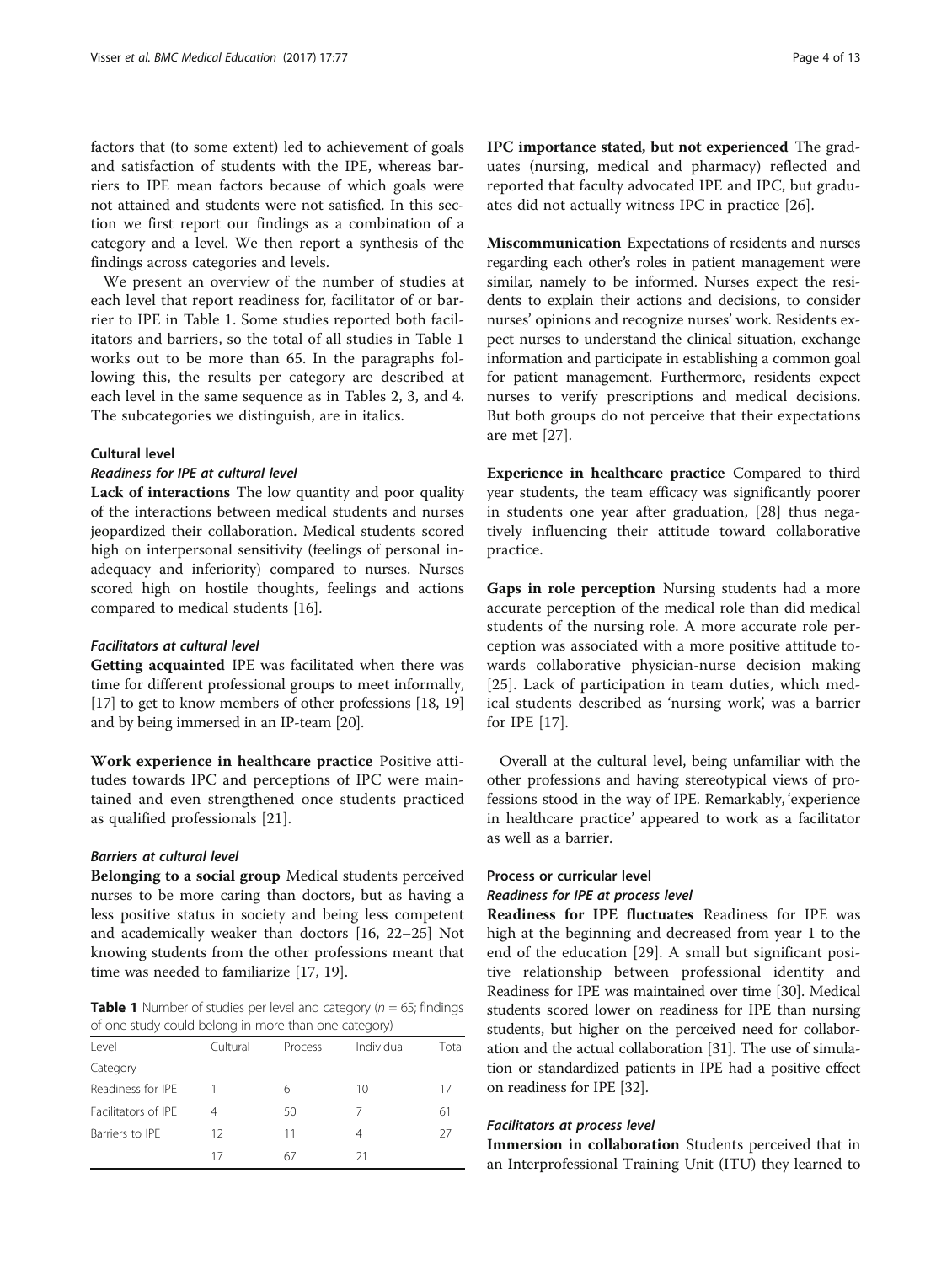| Category             | Papers                          | Subcategories                               | Findings                                                                                                                                                                                                                              |
|----------------------|---------------------------------|---------------------------------------------|---------------------------------------------------------------------------------------------------------------------------------------------------------------------------------------------------------------------------------------|
| Readiness<br>for IPE | 1 paper [16]                    | - Lack of interactions                      | - When medical students and nurses do not interact well with the other group, IPC is<br>jeopardized by the associated interpersonal sensitivity score of medical students and<br>hostility score of nurses.                           |
| Facilitators         | 1 paper [18]                    | 2 papers [17, 19] - Getting acquainted      | - Time to socialize and experience IPC improved perceptions of IPE.<br>- Students perceived more comfort with approaching non-physicians about patient<br>care issues and understanding of the common challenges non-physicians face. |
|                      | 1 paper [21]                    | - Work experience in<br>health care         | - Positive attitudes towards IPC and perceptions of IPC were maintained and even<br>strengthened once students practiced as qualified professionals.                                                                                  |
| <b>Barriers</b>      | 6 papers<br>$[16, 22 - 25, 64]$ | - Belonging to social<br>group              | - Medical students perceived nurses to have a less positive status in society,<br>associated some tasks with nurses' work and refused to do them in the ITU.                                                                          |
|                      | 2 papers<br>[17, 19]            |                                             | - Not knowing students from the other professions meant that time was needed<br>to familiarize.                                                                                                                                       |
|                      | 1 paper [26]                    | - IPC importance stated,<br>not experienced | - Dissonance between what faculty stated and educational practice                                                                                                                                                                     |
|                      | 1 paper [27]                    | - Mis-communication                         | - Nurses perceived that residents didn't want to share decision making and vice versa.                                                                                                                                                |
|                      | 1 paper [28]                    | - Work experience in<br>healthcare practice | - Attitude towards healthcare teams was significantly poorer in students around one<br>year after graduation, in comparison with 3rd year students after the same IPE training                                                        |
|                      | 1 paper [70]                    | - Gaps in role-perception                   | - Gaps in perception of the others' roles was negatively related to attitudes toward<br>collaborative patient care decision making.                                                                                                   |

<span id="page-4-0"></span>Table 2 Categories and findings - At Cultural / organizational level

identify the functions of other professions in relation to inpatient care, to clearly assess and describe patients' needs and problems, so that other professions can engage in a dialogue about goals and actions [[33](#page-11-0)–[37](#page-11-0)].

Exposure to IP teams After IPE, students of all professions had a more positive perception of the other professions regarding their "subservient" (items: valuing autonomy, assertiveness and technical focus) and "caring" behaviour (items: empathy, approachability and teamwork) [[38](#page-11-0)].

Stimulating teamwork training Training in team communication skills acted as a facilitator by increasing motivation, positive attitude towards IP team communication and perception of utility of IPE [[39](#page-11-0)]. Students expressed that in a team training they had learned about their own performance and their lack of certain professional competencies as well as team skills [\[40](#page-11-0)]. Clustering students according to their approaches to learning resulted in a 'low collaborative group' of students who, while learning about other professions and their own professional role, did not change their opinion regarding IPE and were not satisfied with it, a 'collaborative constructivist' group, where students expect to build their knowledge together with other students and with teachers, and a 'cookbook' group. Students with the 'cookbook style' had as main conception to acquire definite knowledge from textbooks or from a teacher. The last two groups showed an increased understanding of IPC [[41\]](#page-11-0).

Teacher facilitating reflection Students indicated that the role of a facilitator was to make students think, plan and do the work as a part of an Interprofessional Training Unit [\[42\]](#page-11-0). Where an interprofessional group had one or more facilitating health care professionals, students perceived them as helpful when they were from their own and other professions [[25](#page-10-0)]. Participation of the preceptor was a facilitator of IPE [[18](#page-10-0)]. A teacher directing questions from a student to another student from the appropriate profession for answering the question, facilitated IPE [[43\]](#page-11-0). A teacher working with the students stimulating teamwork [[17\]](#page-10-0) rather than imparting knowledge to them also facilitated IPE [\[44\]](#page-11-0).

Shared learning In this theme, there were contrasting findings. Several studies found that students see the benefits of shared learning [\[45, 46](#page-11-0)], specifically medical students see the advantages at an early stage of their training [[24,](#page-10-0) [30\]](#page-11-0), followed by a decline in readiness for IPE [[23, 24](#page-10-0), [47](#page-11-0)]. Students who had undergone Shared Learning followed by an IP clinical placement had better attitudes or more readiness for IPE in comparison with only or no Shared Learning experience [\[23,](#page-10-0) [48](#page-11-0)]. Another study found that an IPE was not effective (because the mean score did not change significantly from that at entry to the course) in spite of a significant increase in the positive attitude to health care after practice training in year 3 as compared to didactic training in year 1 [[49\]](#page-11-0).

Learning in authentic context Simulation-based IPE increased self-efficacy and understanding of others' professional role, [\[21](#page-10-0), [50, 51](#page-11-0)] indicating that readiness for IPE increased [\[52](#page-11-0), [53](#page-11-0)]. IPE improved the perceptions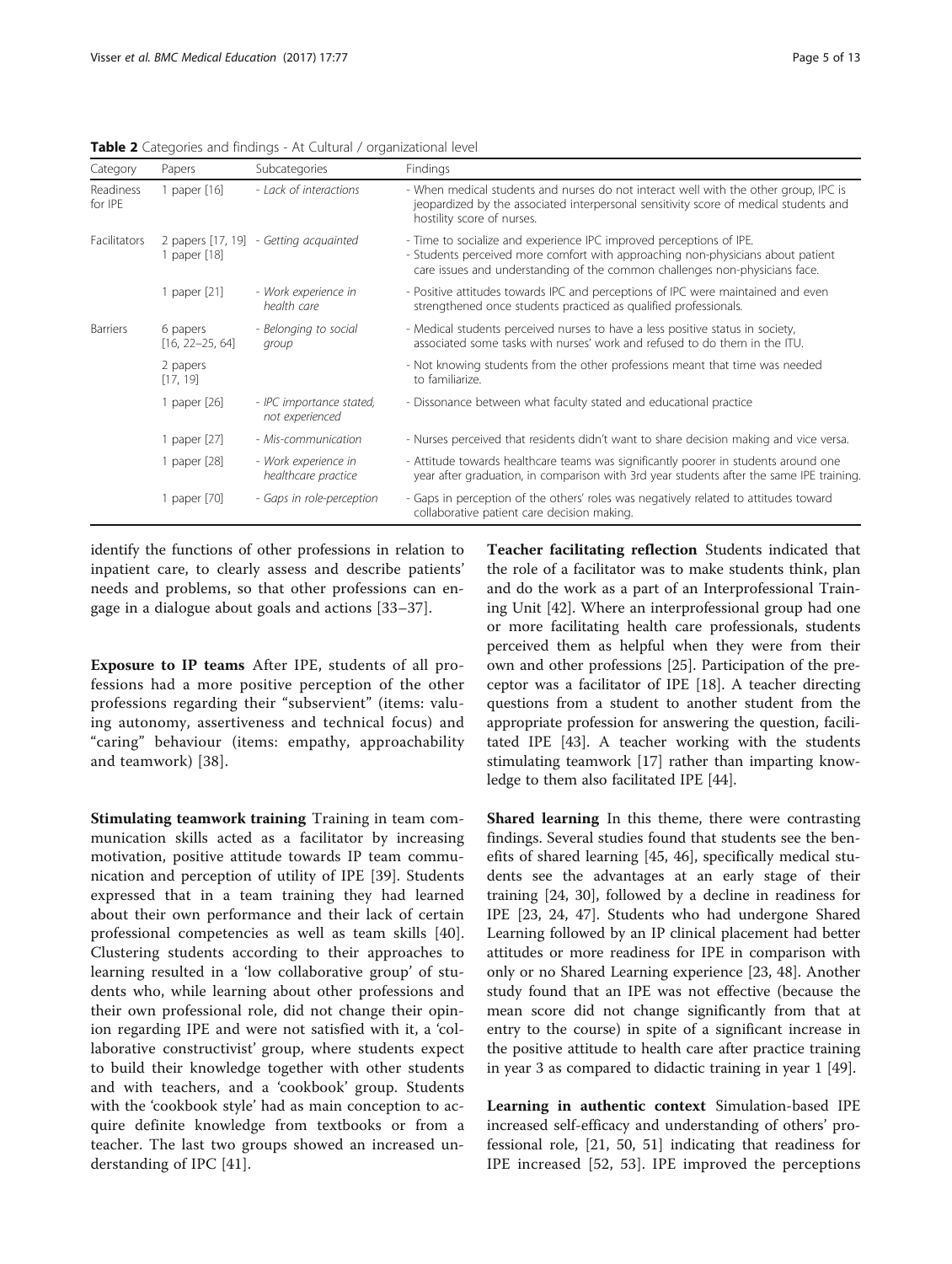<span id="page-5-0"></span>

|  | Table 3 Categories and findings- At Process / curricular level |  |  |
|--|----------------------------------------------------------------|--|--|
|  |                                                                |  |  |

| Category             | Papers                                                                                                       | Subcategories                                              | Findings                                                                                                                                                                                                                                                                                               |
|----------------------|--------------------------------------------------------------------------------------------------------------|------------------------------------------------------------|--------------------------------------------------------------------------------------------------------------------------------------------------------------------------------------------------------------------------------------------------------------------------------------------------------|
| Readiness<br>for IPF | 6 papers<br>$[29-32, 62, 63]$                                                                                | - Readiness fluctuates                                     | - Readiness for IPE and professional identity were highest at entry, higher in<br>students with prior IPE experience and declined significantly over time.                                                                                                                                             |
| Facilitators         | 4 papers - workplace<br>setting [35]; practice<br>immersion [34]; 1 day<br>workshop [73];<br>simulation [33] | - Immersion in<br>collaboration                            | - Diverse IPE forms, all authentic patient settings, improved the perceptions<br>about interpersonal skills, professional competence, leadership, academic<br>ability, being a team player or independent worker, confidence,<br>decision-making and practical skills of the other health professions. |
|                      | 2 papers [28, 50]                                                                                            |                                                            | - Understanding of team roles and team interdependence scored high. In<br>one study perception of team efficacy decreased after graduation.                                                                                                                                                            |
|                      | 3 papers [20, 49, 50];                                                                                       | - Exposure to IP teams                                     | - Students ask for longitudinal integrated IPE and longitudinal clerkships                                                                                                                                                                                                                             |
|                      |                                                                                                              |                                                            | - IPE as a training in comparison with lectures resulted in significantly higher<br>mean scores on the subscales 'quality of care' and 'patient-centered care'.                                                                                                                                        |
|                      | 7 papers<br>$[33, 35, 39-41, 57, 71]$                                                                        | - Stimulating teamwork<br>training                         | - Training of team communication skills enhances motivation and positive<br>attitudes toward IPC. Students had learned about their performance and<br>lack of professional skills alongside team skills.                                                                                               |
|                      | 6 papers<br>$[17, 18, 25, 42-44]$                                                                            | - Teacher facilitating<br>reflection                       | - A teacher helping students think, plan, do and check their work, thus<br>stimulating teamwork rather than teaching knowledge.                                                                                                                                                                        |
|                      | 6 papers<br>$[23, 24, 46-49, 76]$                                                                            | - Shared learning                                          | - Value in learning about professional differences and identity. Students saw<br>the benefits of shared learning, medical students saw the advantages only<br>early in their training.                                                                                                                 |
|                      | 18 papers<br>[21, 22, 34, 35, 37, 39, 43,<br>44, 54-59, 68, 74, 75, 77]                                      | - Learning in authentic<br>context                         | - Clinical realism, like simulation or interprofessional training unit, offered<br>students an opportunity to identify other professionals' functions in relation to<br>patient care and to clearly assess and describe patients' problems and needs.                                                  |
|                      | 1 paper [49]                                                                                                 |                                                            | - Readiness for IPE and attitude towards health care teams improved after IPE<br>involving teaching through practice and decreased after IPE involving<br>teaching only through lectures.                                                                                                              |
|                      | 2 papers [43, 77]                                                                                            | - Integrating IPE & specific<br>learning goals             | - Combination of professional specific and IPE learning goals was achieved by<br>students in advanced years (8th semester)                                                                                                                                                                             |
|                      | 1 paper [59]                                                                                                 | - Follow up training                                       | - A Team communication training was followed by regular IP team meetings.                                                                                                                                                                                                                              |
| <b>Barriers</b>      | 8 papers<br>$[17, 22 - 24, 30, 60, 75, 78]$                                                                  | - Combining IPE & profess.<br>Specific learning objectives | - Medical students experienced confusion and tension when profession-specific<br>and IPE objectives are combined.                                                                                                                                                                                      |
|                      | 1 paper [44]                                                                                                 | - Teacher who just<br>transmits knowledge                  | - Teacher who just transmits knowledge rather than stimulating students to<br>think, plan, do and reflect.                                                                                                                                                                                             |
|                      | 1 paper [23]                                                                                                 | - Lack of assessment                                       | - IPE loses importance when not assessed, especially for medical students,<br>who are concerned about learning inappropriate skills.                                                                                                                                                                   |
|                      | 1 paper [75]                                                                                                 | - Being present in the<br>ward all day                     | - Medical students were not used to the requirement to be present in the<br>ward all day.                                                                                                                                                                                                              |

of interprofessional teamwork and communication and brought improvement in IP relationships [[54](#page-11-0)–[57](#page-11-0)]. Students who were working in IP groups and were required to complete a root cause analysis and develop recommendations based on an event case, enjoyed working with students from other professions [[58\]](#page-11-0). Interview analysis after an IP simulation training in resuscitation skills showed broad support for IPE matched to clinical reality with perceived benefits for teamwork, communication and improved understanding of roles and perspectives [\[22\]](#page-10-0).

Integration of IPE and profession specific learning goals Findings from Jakobsen indicate that profession specific knowledge and capability can be learnt alongside interprofessional collaboration by 8th semester medical students [\[43\]](#page-11-0).

Follow up training A communication training for nurses and residents, followed by weekly meetings of the IP team, showed improvement in attitude toward physician-nurse collaboration and communication [\[59\]](#page-11-0).

#### Barriers at process level

Combination of professions specific and IPE learning objectives The combination of profession-specific and IPL objectives to be achieved in the same placement created confusion and tension about what to focus on [[17, 22](#page-10-0)–[24](#page-10-0), [30](#page-11-0), [60\]](#page-11-0).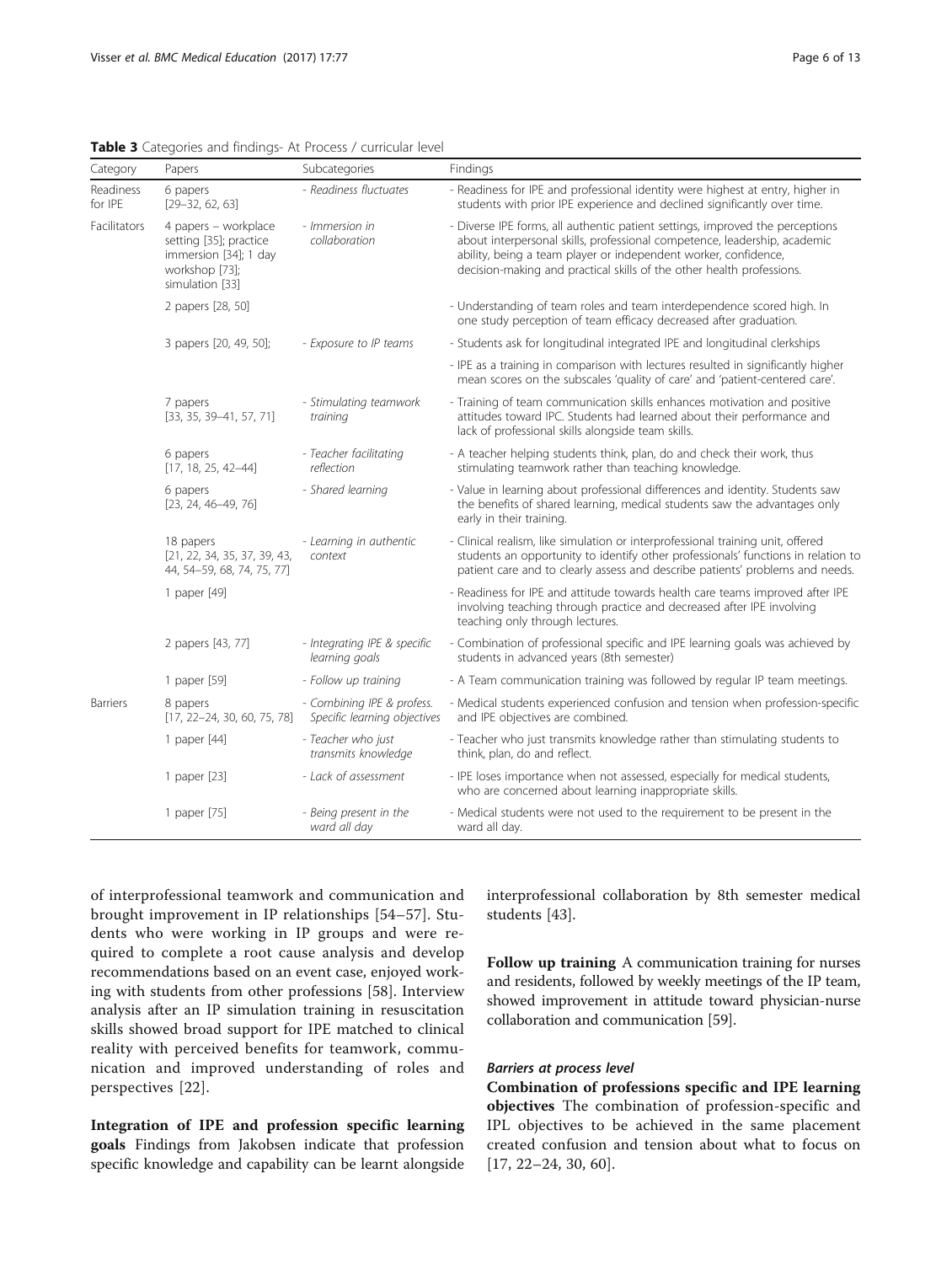| Category             | Papers                       | Subcategories                                                          | Findings                                                                                                                                                                                                                                                                                  |
|----------------------|------------------------------|------------------------------------------------------------------------|-------------------------------------------------------------------------------------------------------------------------------------------------------------------------------------------------------------------------------------------------------------------------------------------|
| Readiness<br>for IPE | 4 papers<br>[30, 59, 62, 63] | - Gender                                                               | - Females had more readiness for IPE than males.                                                                                                                                                                                                                                          |
|                      | 2 papers<br>[61, 64]         | - Stereotyped views                                                    | - Increased understanding of others' role and of the students' own competence<br>in IPC led to lesser stereotyping and more readiness for IPC.                                                                                                                                            |
|                      | 1 paper [55]                 |                                                                        | - First year students with a parent working in healthcare started with lower readiness.                                                                                                                                                                                                   |
|                      | 2 papers<br>[30, 63]         | - Earlier healthcare experience                                        | - Earlier work experience in health care did not influence attitudes toward<br>collaboration but it did result in higher readiness for IPE.                                                                                                                                               |
|                      | 1 paper [65]                 | - Profession and phase of study                                        | - Younger students achieved more learning outcomes than students who had<br>graduated in some professions.                                                                                                                                                                                |
| Facilitators         | 1 paper [66]                 | - Being available and receptive                                        | - Working together required physical proximity (place), time to interact and<br>intellectual availability, with knowledge about the work they are doing and<br>about each other's' roles as care providers. Being receptive is conveying respect,<br>trust and interest in collaboration. |
|                      | 2 papers<br>[16, 67]         | - Relatedness within/outside group                                     | - Professionals interact the best in their group, this was overcome when situations<br>created a feeling of urgency and demanded collaboration.                                                                                                                                           |
|                      | 4 papers<br>[33, 68, 69, 76] | - Having own role clarity                                              | - All students groups reported a gain in understanding of the importance of<br>communication and teamwork in patient care; medical students reporting the<br>greatest gain and they also gained most in clarity of own professional role.                                                 |
| <b>Barriers</b>      | 2 papers<br>[66, 78]         | - Unprofessional behavior                                              | - Arrogance or disinterest, aggressive behavior, nurses delaying acting on orders<br>or going to other doctors, the need to "sell oneself" to other professions.                                                                                                                          |
|                      | 2 papers<br>[40, 53]         | - Emphasizing professional knowledge<br>at the cost of teamwork skills | - When medical students focus on professional knowledge rather than on<br>teamwork skills, and when nurses feel intimidated.                                                                                                                                                              |

<span id="page-6-0"></span>Table 4 Categories and findings- At Individual level

Teacher who just transmits knowledge Students indicated that a teacher just transmitting knowledge was counterproductive for their IPE intervention [[44\]](#page-11-0).

Lack of assessment Medical students were reluctant to value learning that is not discipline-specific and particularly if it is not assessed [\[23\]](#page-10-0). Concerns of 2nd year medical students were adoption of inappropriate roles, difficulties in scheduling of the intervention and that others would encroach on their professional tasks (e.g. prescribing) [\[61\]](#page-11-0).

Overall at the process level, readiness for IPE fluctuated during the years of training. Active participation and more self-guided learning of students in the IPE activity led to more satisfaction and improvement of the perceptions of other professions. In one study [[43](#page-11-0)] medical students felt they could achieve the profession specific goals in combination with the IPE goals on the Interprofessional Training Unit (ITU), whereas the findings in 6 papers [[17, 22](#page-10-0)–[24](#page-10-0), [30](#page-11-0), [60](#page-11-0)] indicate that medical students experienced confusion and stress, but this could well have to do with the philosophy which the Danish ITU held that "emphasis is put on training professional competency because this is considered necessary for Interprofessional collaboration".

## Individual level

## Readiness for IPE at individual level

Gender Readiness for IPE was higher in female than in male students [[30](#page-11-0), [62](#page-11-0), [63](#page-11-0)].

Stereotyped views Students entered their health profession education with stereotyped views of other professions, [\[64](#page-11-0)] especially when students had a parent working in health care. These views appeared to become more exaggerated during a Common Foundation Programme [\[61](#page-11-0)]. Auto-stereotyping is also positively associated with Readiness for IPE [\[61](#page-11-0)].

Earlier experience in health care Did result in higher readiness for IPE, [\[30](#page-11-0)] but did not influence attitudes toward actual collaboration [\[63](#page-11-0)].

Phase of study Younger students (18–24 years) achieved more learning outcomes (e.g. increased knowledge and appreciation of team working) and were more satisfied with the intervention as compared to older students (>25 years) [[65\]](#page-11-0).

## Facilitators at individual level

Availability and receptiveness Nurses and residents indicated that working together is facilitated by physical proximity and conveyance of trust, respect and interest in collaboration [\[66](#page-11-0)].

Relatedness within and outside own group Relatedness is the basic psychological need to perceive that one belongs to a group, associated with open interaction. In health care teams, medical students were perceived to interact the best with residents and the worst with nurses, scoring higher on feelings of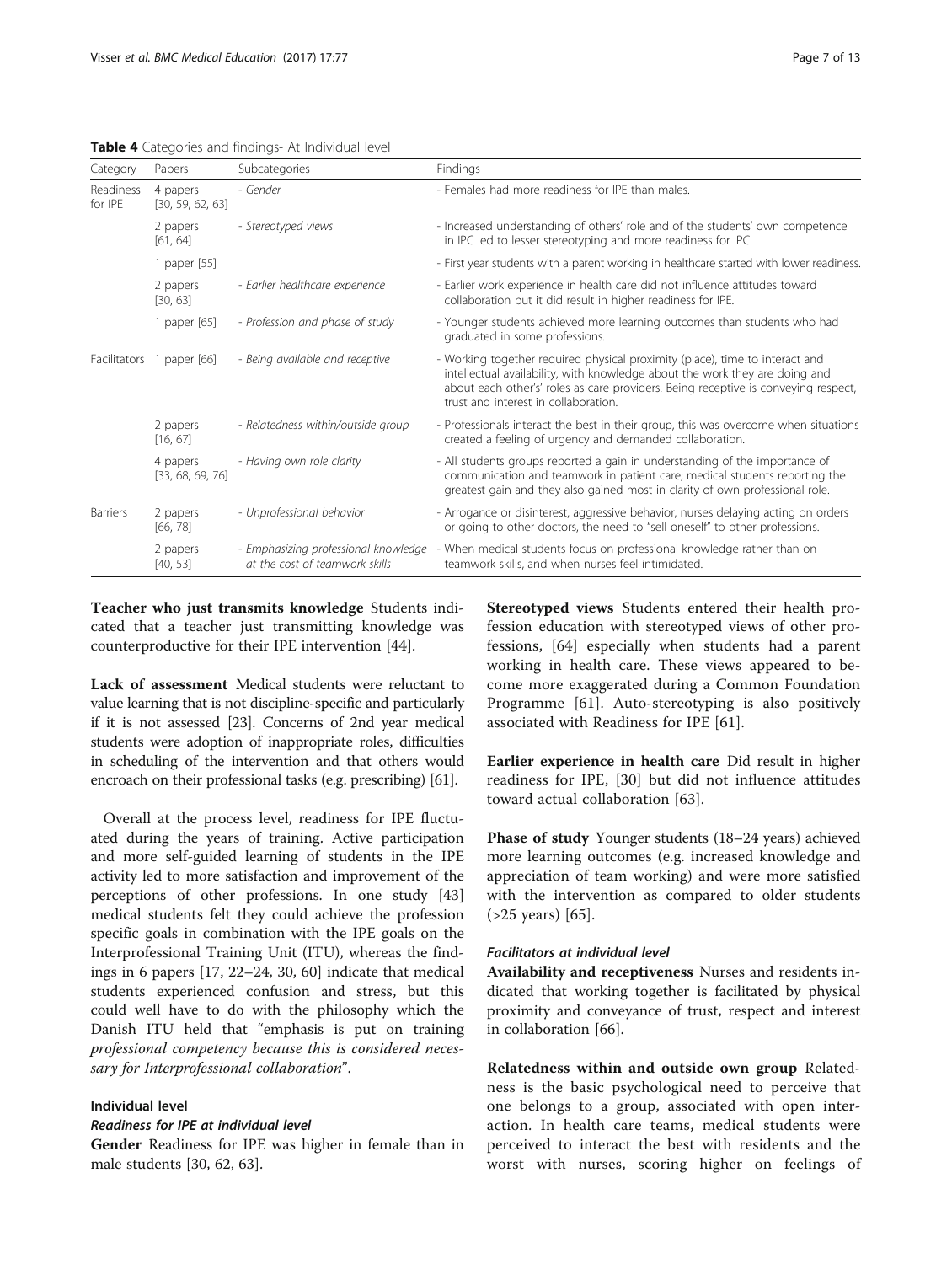inferiority and personal inadequacy than nurses. Conversely, nurses interacted the best with other nurses and the worst with medical students, displaying more hostile feelings, thoughts and actions than medical students [[16\]](#page-10-0). In another study, these feelings could be overcome when situations created a feeling of urgency, through patient deterioration or a personal crisis of the individual [[67](#page-11-0)].

Having own role clarity All students groups reported a gain in understanding of the importance of communication and teamwork in patient care, with the medical students gaining most in clarity of own professional role [[68, 69](#page-11-0)].

## Barriers at individual level

Unprofessional behavior Arrogant and aggressive behavior were barriers to IPE, sometimes resulting in nurses who, when they disagreed with the order, went over the residents' head to get orders changed. In such cases, nurses felt that they were protecting the patient [\[66\]](#page-11-0).

Emphasizing professional knowledge at the cost of teamwork skills In an Interprofessional Training Unit medical students tended to focus on professional knowledge and on learning profession specific skills rather than team work skills [\[40\]](#page-11-0). Nurses or nursing students felt intimidated by some doctors [[53\]](#page-11-0).

Overall at the individual level the requirements for learning their own professional skills and existing stereotyped views of the students, can stand in their way of IP learning.

## Findings across categories and levels

Evaluating learning outcomes In our review, 14 studies measured the change in attitudes and perceptions [[19](#page-10-0), [23, 24,](#page-10-0) [29](#page-11-0), [38, 39](#page-11-0), [41, 48](#page-11-0), [50, 53](#page-11-0), [57, 62](#page-11-0), [63, 70](#page-11-0)] pre and post intervention quantitatively with a single instrument. Eight studies applied a combination of two or more questionnaires. [[30, 32](#page-11-0), [40](#page-11-0), [47, 49](#page-11-0), [58, 61](#page-11-0), [65\]](#page-11-0) A postintervention interview, focus group or writing assignment offers the student an opportunity to reflect on the interprofessional experience, as was done in 16 studies. [[25,](#page-10-0) [27, 32, 34](#page-11-0), [37](#page-11-0), [43](#page-11-0)–[45](#page-11-0), [51, 53](#page-11-0)–[55, 65, 69, 71](#page-11-0), [72](#page-12-0)] More than 15 different instruments or their adaptations were applied in the 65 studies in this review (see Additional file [1\)](#page-10-0). Twenty-one studies had student-led wards or standardized patients. [\[17,](#page-10-0) [27](#page-11-0), [32](#page-11-0)–[34](#page-11-0), [36](#page-11-0)–[38, 42](#page-11-0), [43, 54](#page-11-0), [60, 68](#page-11-0), [69](#page-11-0), [71](#page-11-0)–[77](#page-12-0)] Only 7 out of 65 studies had assessment incorporated in the design. [\[22, 25](#page-10-0), [38, 57](#page-11-0), [58,](#page-11-0) [74](#page-12-0), [78\]](#page-12-0) Especially medical students take learning goals more seriously, when they are assessed [[23](#page-10-0)].

Evaluation approach Five studies applied mixed methods and a longitudinal approach [\[17](#page-10-0), [32](#page-11-0), [33](#page-11-0), [42](#page-11-0), [77](#page-12-0)].

Contact between groups Several subthemes which could be viewed in the light of the Intergroup Contact Theory were found, but in a very small number of studies: at the cultural level readiness for IPE is lower when there is a low frequency of and poor quality in the interactions between professions [[16\]](#page-10-0) or when there are gaps in the role perceptions [[70\]](#page-11-0). Getting informally acquainted with each other is a facilitator of IPE [\[17](#page-10-0), [20](#page-10-0)] and the relatedness within/outside a group was found to be a facilitator in 2 studies [[66, 67](#page-11-0)]. Miscommunication [[27\]](#page-11-0), along with emphasizing professional knowledge rather than team work skills [\[40](#page-11-0), [53](#page-11-0)] are barriers to IPE. First year medical students perceived nurses to have a less positive societal status [\[24](#page-10-0)] and post-graduate students highlighted aspects of status differences [[25\]](#page-10-0). In one study medical students felt they had the same status as others students [[43\]](#page-11-0). Three studies explored the stereotyped views that students hold of other professions [[35, 61](#page-11-0), [64](#page-11-0)]. In an elaboration of her study [[60\]](#page-11-0), Lidskog found that students from occupational therapy and social work see nurses as responsible for holding all parts together, but that sometimes nurses take over, helping the patient more than is needed [\[79](#page-12-0)].

Adult learning and scaffolding We could distinguish several subthemes that can be related to scaffolding, problem solving and facilitation of group processes. At the *process level* readiness is highest at the beginning of the education and is enhanced by the development of professional identity and the use of authentic situations for learning [[30](#page-11-0), [31, 36, 55](#page-11-0), [62, 63, 68](#page-11-0), [72\]](#page-12-0). Evidence of facilitating factors for IPE at process level is quite strong and could be labelled task-centered orientation: immersion in collaboration is found in 4 papers in different forms [\[35, 49, 52,](#page-11-0) [80](#page-12-0)] and teachers encouraging reflective practice in 4 papers, [[17](#page-10-0), [18, 25](#page-10-0), [42\]](#page-11-0) stimulating teamwork training in 7 papers [\[21, 22,](#page-10-0) [35](#page-11-0), [39](#page-11-0), [40, 43](#page-11-0), [56](#page-11-0)]. Barriers were conflict between professionspecific and interprofessional interests in 6 papers, [[17](#page-10-0), [22](#page-10-0)–[24](#page-10-0), [30](#page-11-0), [32\]](#page-11-0); lack of assessment of IPL [\[23\]](#page-10-0) and teachers merely transmitting knowledge [[44](#page-11-0)].

## **Discussion**

In this review, facilitators of and barriers to Interprofessional learning were found on three levels: cultural, process and individual. Most studies in our review have explored interventions at the process level and have mainly described the facilitators, as can be seen in Table [1](#page-3-0). At the cultural level, experience in health care practice can work as a facilitator as well as a barrier. Barriers at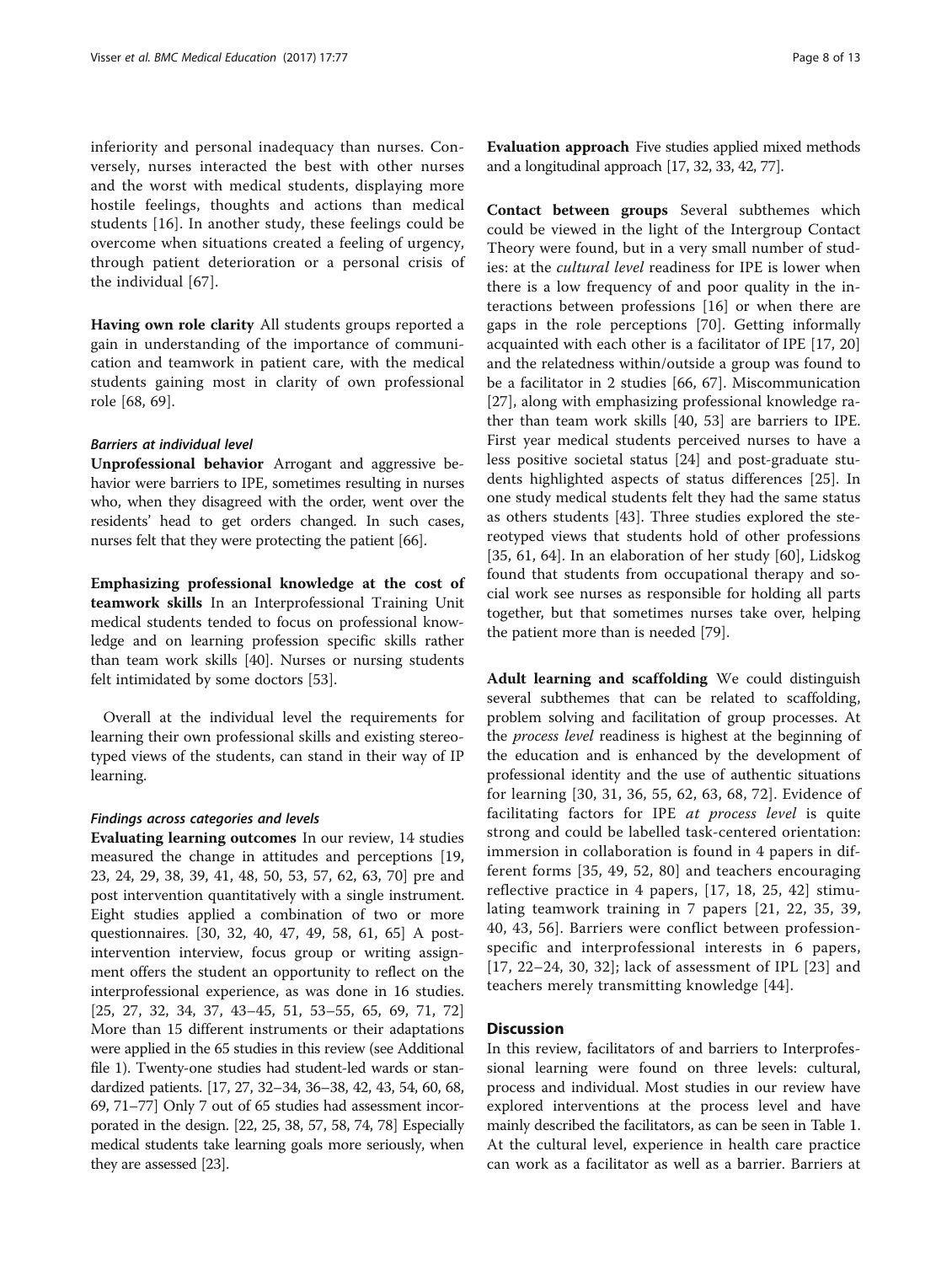the process level and at the individual level seem to be underreported. Findings at the individual level reveal higher readiness for IPE in females, in students below 25 years of age, in students who think positively about themselves in their own profession and have prior experience in health care. At the individual level, facilitators of IPE are conveyance of respect, trust and role clarity among professions. Emphasis on professional knowledge rather than team work skills or arrogance are barriers to IPE. These findings together substantiate the role of affective factors in learning for IPC.

This review focused on the affective domain which we believe is a prerequisite for the long-term success of IPE, meaning that it leads to IPC. Although most published IPE initiatives have shown changes in self-reported perceptions or attitudes as outcomes of learning, the mechanisms of the changes have remained largely unexplained, because the evaluation was at a level that is not suited to give an insight into these mechanisms.

#### Evaluating learning outcomes

In their analysis of survey instruments used to evaluate IPE initiatives, Gillan et al. found that researchers mainly employed questionnaire items measuring outcomes that could be linked to Kirkpatrick Level 2a [\[81](#page-12-0)]. Thistlethwaite and Moran reviewed 40 studies where the IPE learning outcomes are linked to Kirkpatrick Level 2b which indicates 'Enhanced understanding of roles and responsibilities of other health and social care professionals, improved knowledge of the nature of multidisciplinary teamwork and development of teamwork skills' [\[82](#page-12-0)]. If we want to evaluate whether IPE has actually resulted in IPC (Kirkpatrick's level 3), questionnaire items should be constructed to assess the learning outcomes in which the individuals transfer their interprofessional learning to their practice [\[83](#page-12-0)]. None of the studies in our review claimed to evaluate students at Kirkpatrick level 3 (IPC behaviour), leaving the reader with no answer about the extent to which IPE had led to IPC. The Kirkpatrick level of evaluation is indicated in Additional file [1](#page-10-0) (last column).

#### Evaluation approach

The five studies that applied mixed methods and a longitudinal approach "come away from an evaluation approach with a focus on outcomes and short term pre and post measurement", as recommended by Thistlethwaite in an exploratory review [[84](#page-12-0)].

The findings of three studies on stereotyped views are corroborated by Hind [\[85](#page-12-0)], who found that early in the course of the study, auto-stereotyping is associated with hetero-stereotyping, meaning that students who think positively about themselves in their own professions also think positively about students in other professions [[35, 61, 64\]](#page-11-0). Although for the Intergroup Contact Theory as well as the adult learning theories several subthemes could be distinguished in our findings, we need a model which is at the intersection of the sociological and psychological aspects of learning to discuss the implications for practice and research.

#### Implications for practice and research

Teachers wanting to integrate facilitators of IPE in their intervention may question how to give attention to the affective domain. To bring to light such practical implications, we place our findings in the context of the Learning-Oriented Teaching (LOT) model, which is at the intersection of psychological and sociological aspects of learning and would be an interesting model to relate to the design and implementation of IPE. The LOT model, as suggested by the name, visualizes teaching from the orientation of the learner or student. It combines two aspects of learning: the components of learning and the amount of guidance required [[86\]](#page-12-0). The components of learning are cognition (content of learning), affect (motivation and emotions) and metacognition (Metacognition allows people to take charge of their own learning: awareness of how they learn, evaluation of their learning needs, generating strategies to meet these needs and then implementing the strategies [[87\]](#page-12-0)). The amount of guidance given should be customized to the need of each student and may vary from completely by the teacher, via shared with teacher or peers, to completely by the student. We place the facilitators at cultural and process level from our review in the LOT model (Table [5](#page-9-0) – adapted from. [[86\]](#page-12-0)).

#### Assessment as guidance

Considering the maxim 'assessment guides the learning' [[88\]](#page-12-0) we add 'assessment' to the 3 columns of the LOT model. Under the condition of full internal guidance, assessment would concern self-assessment or reflection. Together with planning and monitoring, these are processes for learning (metacognition). Reflection on the IPE experience through a post-intervention interview, focus group or writing assignment, can in our opinion function as an intervention in itself, reinforcing the value of IPE among the students.

Furthermore, referring to our statement in the Introduction that the strength of the attitudes should be evaluated, we might expect that students who conduct self-guidance of IPE might come closer to IPC, and their learning outcomes can (and in our opinion should) be evaluated at that level, e.g. by employing items that can be linked to Kirkpatrick Level 3.

It is noteworthy that, although we reviewed only perceptions and attitudes for IPE (the affective domain) of students, we are able to make suggestions at the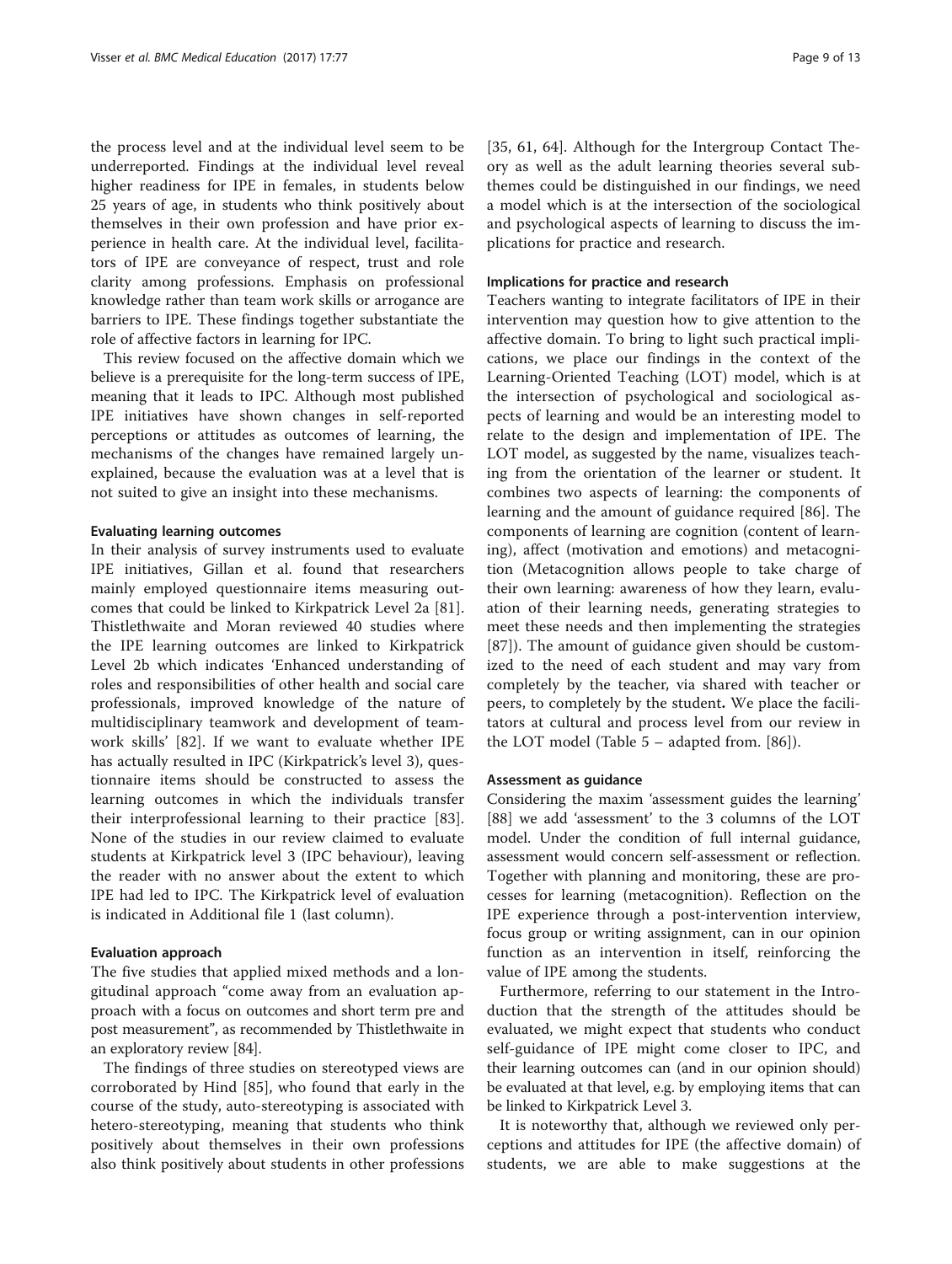|                                             |                                                                                                                                                                | Source of guidance of the learning process                                                                                                                                |                                                                                                                                            |
|---------------------------------------------|----------------------------------------------------------------------------------------------------------------------------------------------------------------|---------------------------------------------------------------------------------------------------------------------------------------------------------------------------|--------------------------------------------------------------------------------------------------------------------------------------------|
| Learning process<br>component               | Full external quidance<br>(from the teacher only)                                                                                                              | Shared guidance<br>(from students and teacher both)                                                                                                                       | Full internal quidance<br>(from the student only)                                                                                          |
| Cognitive level                             |                                                                                                                                                                |                                                                                                                                                                           |                                                                                                                                            |
| Learner: what to learn?                     | Learning with and about others in<br>classroom situation<br>- Shared learning early in training<br>- Role clarity                                              | Learning from others<br>(roles and responsibilities)<br>- Getting acquainted                                                                                              | Learning from other students<br>and patients<br>- Follow up training<br>- Stimulating teamwork training<br>- Learning in authentic context |
| Teacher: what to<br>present to the student? | Using examples of complex patient<br>problems<br>- Learning in authentic context (simulation)<br>Assessment<br>- Assessment of IPE and specific learning goals | Facilitating students to think and<br>plan a collaborative approach<br>- Teacher facilitating reflection<br>Assessment<br>- Assessment of IPE and specific learning goals | Facilitating team work<br>- Immersion in collaboration<br>Assessment<br>- Assessment of integrated IPE<br>and specific learning goals      |
| Affective level                             |                                                                                                                                                                |                                                                                                                                                                           |                                                                                                                                            |
| Learner: why learn?                         | Shared learning about patients' problems<br>- Inform others about one's roles &<br>responsibilities                                                            | Learning with others to solve<br>patients' problems                                                                                                                       | Reflect on quality of care and<br>patient safety<br>- Patient problems clear?<br>- Team communication                                      |
| Teacher: how to<br>motivate the student?    | Expose stereotyped views<br>- Discuss perception of characteristics, e.g.<br>professional competence, academic ability                                         | Give active, patient centred assignments<br>- Case, simulation<br>- Teacher facilitating reflection                                                                       | Learning in authentic context<br>- Integration of specific and IPE<br>learning goals<br>- Stimulating teamwork training                    |
| Metacognitive level                         |                                                                                                                                                                |                                                                                                                                                                           |                                                                                                                                            |
| Learner: how to learn?                      | Learning goals are assessed <sup>a</sup>                                                                                                                       | Integrating profession specific + IPE goals <sup>b</sup>                                                                                                                  | Peer coaching                                                                                                                              |
| Teacher: how to<br>instruct the student?    | - Assessment at cognitive level and<br>reflection for affective level                                                                                          | - Follow up of teamwork skills as formative<br>assessment by peers                                                                                                        | - (Self-)Assessment with<br>reflection and portfolio                                                                                       |

<span id="page-9-0"></span>

| Table 5 LOT model for Guidance of the learning process in IPE. (adapted from Table 4 of Ten Cate et al. [86]) |  |  |  |
|---------------------------------------------------------------------------------------------------------------|--|--|--|
|                                                                                                               |  |  |  |

Examples of learning goals assessment in the included papers are: Final class presentation [\[58](#page-11-0)]; Judgement by IP facilitators using a rubric at end of placement [[74\]](#page-12-0); Asking for 3 statements about learning in IP Training Unit [\[43](#page-11-0)]; Faculty and Standardized Patient using a Teamwork Global Rating Scale [\[80](#page-12-0)]<br>PWith integrated prefecsion specific and IPE objectives, assessment can be s With integrated profession specific and IPE objectives, assessment can be considered a form of guidance as stated by Broadfoot (Broadfoot, Patricia (2007) Introduction to assessment. London: Continuum, p. 135–136): "Self-assessment, therefore, is not really just an assessment practice; it is actually a learning activity. It is a way of encouraging students to reflect on what they have learned so far, to think about ways of improving their learning and to make plans which will enable them to progress as learners and to reach their goals. […] As such it incorporates the skills of time-management, action-planning, negotiation, interpersonal skills, communication - with both teachers and fellow students - and self-discipline in addition to reflection, critical judgment and evaluation" We incorporated the facilitators found at cultural and process level (indicated with – *italic*, from our Tables [1,](#page-3-0) [2](#page-4-0) and [3](#page-5-0) in the column 'Subcategories'). Since 'Assessment' can be considered a form of guidance (Crooks, 1988) and it was missing in most IPE interventions (barrier at process/curricular level), we added it at the cognitive and meta-cognitive level

cognitive and metacognitive level. This is because, in our opinion, incorporating elements like assessment and different sources of guidance at the cognitive and metacognitive domains which can appeal to the affective domain, may create more lasting and effective changes at the process level. However, educational researchers in the medical field have not acknowledged the importance of affective factors such as customized guidance on learning and performance [[89\]](#page-12-0).

The use of the LOT model can help educators to carefully design IPE with integration of several facilitators of IPE and a conscious choice of the level of evaluation of learning outcomes. Thus, this narrative synthesis has brought us closer to "the ingredients and the mix in the recipe for effective IPE" [[90](#page-12-0)].

This review, and especially Table [1,](#page-3-0) leads us to the following further research questions in order to connect IPE with IPC, as specified by the D'Amour model of interprofessionality [\[3](#page-10-0)]: What are the barriers to IPE at the process level? What are the facilitators and barriers to IPE at the individual level? What are the mechanisms that lead readiness for IPE to IPC behavior? How can readiness for IPE be facilitated?

## Limitations

We chose at the outset to include only papers where medical and nursing students were among the participants and in a clinical setting. We could possibly have found more facilitators and barriers if we had included studies exclusively on other health care students and other settings as well. We excluded an auto-ethnography because we did not find comparable studies [\[91](#page-12-0)]. We did so with regret, especially since the affective level was well-represented.

## Conclusions

In this literature review we found that facilitators of IPE at the process level are reported the most and barriers are relatively underreported. Investigating the facilitators and barriers at the individual level and facilitators at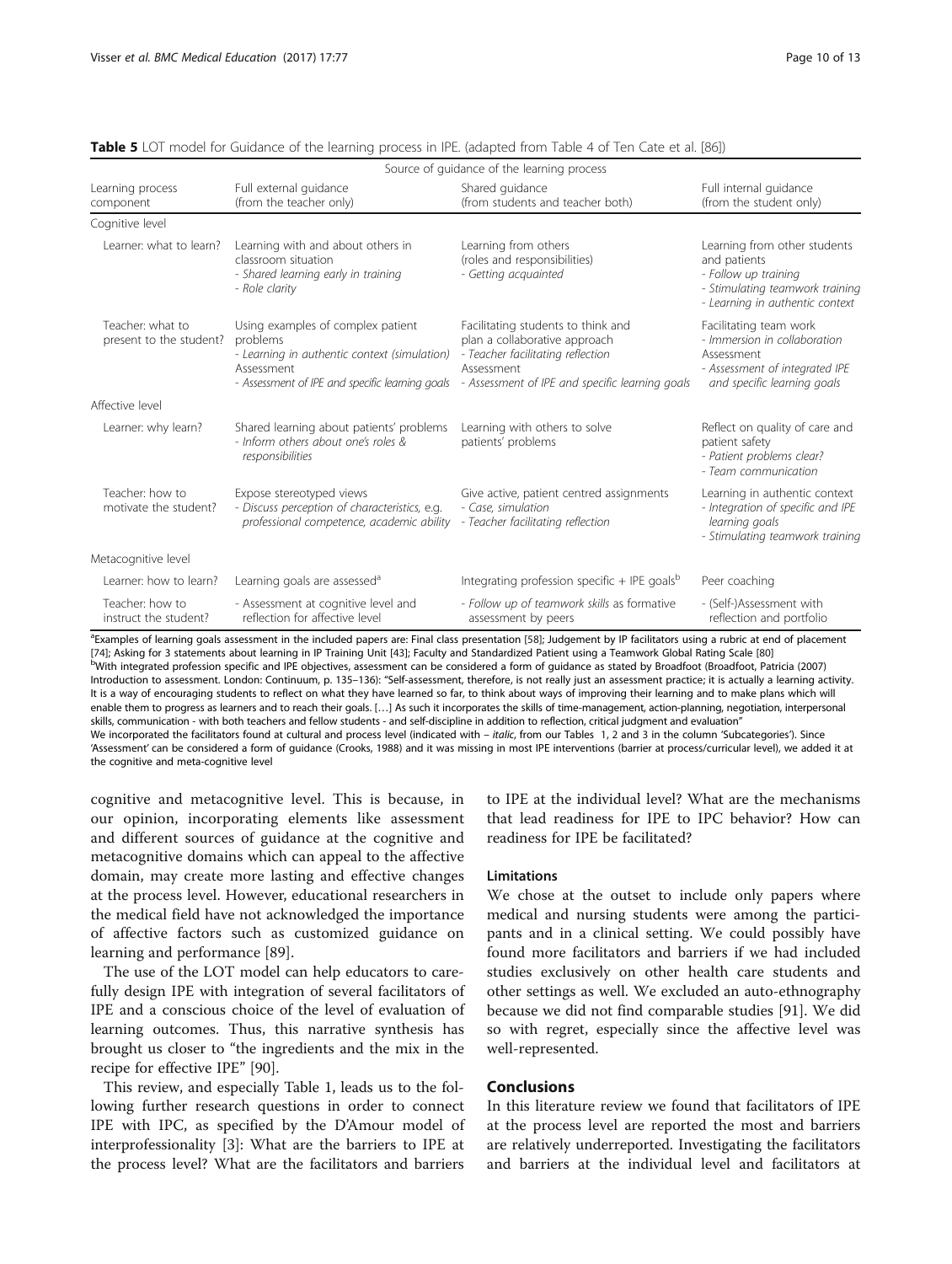<span id="page-10-0"></span>cultural level needs attention. We propose that integration of the affective domain in planning, delivering and assessing IPE could be a useful learning oriented approach of teaching interprofessional skills and attitudes.

## Additional file

[Additional file 1:](dx.doi.org/10.1186/s12909-017-0909-0) Table of papers included in the review. For each included paper the study reference, country, setting, number of students, research objectives, findings relevant to the review, type of study and pedagogical approach are provided. (DOC 226 kb)

#### Acknowledgements

Not applicable.

#### Funding

Not applicable.

#### Availability of data and materials

All data generated and analysed during this study are included in this published article and its supplementary information file.

#### Competing interests

The authors declare that they have no competing interests.

#### Authors'contribution

CLFV, GC and RAK contributed to designing the study. CLFV and JCFK conducted the search and refined it. CLFV and RAK analysed all papers. All authors contributed to the interpretation of the results. All authors contributed important intellectual content to the paper and approved the final version.

#### Consent for publication

Not applicable.

#### Ethics approval and consent to participate

Not applicable

#### Publisher's Note

Springer Nature remains neutral with regard to jurisdictional claims in published maps and institutional affiliations.

#### Author details

<sup>1</sup> Research in Education Department, VUmc School of Medical Sciences (In affiliation with LEARN! Research Institute for Learning and Education, VU University, Amsterdam, The Netherlands), P.O. Box 7057, 1007 MB Amsterdam, The Netherlands. <sup>2</sup>VUmc Amstel Academie, P.O. Box 7057, 1007 MB Amsterdam, NL, The Netherlands. <sup>3</sup>Medical Library, VUmc School of Medical Sciences (In affiliation with LEARN! Research Institute for Learning and Education, VU University, Amsterdam, The Netherlands), P.O. Box 7057, 1007 MB Amsterdam, The Netherlands. <sup>4</sup>Medical Education, VUmc School of Medical Sciences (In affiliation with LEARN! Research Institute for Learning and Education, VU University, Amsterdam, The Netherlands), P.O. Box 7057, 1007 MB Amsterdam, The Netherlands.

#### Received: 24 October 2016 Accepted: 11 April 2017 Published online: 03 May 2017

#### References

- 1. Principles of interprofessional education [[https://www.caipe.org/download/](https://www.caipe.org/download/barr-low-2011-principles-interprofessional-education) [barr-low-2011-principles-interprofessional-education\]](https://www.caipe.org/download/barr-low-2011-principles-interprofessional-education)
- 2. World Health Organization Department of Human Resources for Health. Framework for action on interprofessional education and collaborative practice. Geneva: WHO; 2010.
- 3. D'Amour D, Oandasan I. Interprofessionality as the field of interprofessional practice and interprofessional education: an emerging concept. J Interprof Care. 2005;19:8–20.
- 4. Hammick M, Freeth D, Koppel I, Reeves S, Barr H. A best evidence systematic review of interprofessional education: BEME guide no. 9. Med Teach. 2007;29(8):735–51.
- Reeves S, Goldman J, Gilbert J, Tepper J, Silver I, Suter E, Zwarenstein M. A scoping review to improve conceptual clarity of interprofessional interventions. J Interprof Care. 2011;25(3):167–74.
- 6. Hean S, Craddock DF, Hammick MF, Hammick M. Theoretical insights into interprofessional education: AMEE guide no. 62. Med Teach. 2012;34(2):e78–101.
- 7. Pettigrew TF. Intergroup contact theory. Annu Rev Psychol. 1998;49:65–85.
- 8. Kusurkar RA, Croiset G, Mann KV, Custers E, ten Cate O. Have motivation theories guided the development and reform of medical education curricula? A review of the literature. Acad Med. 2012;87(6):735–43.
- 9. Holland RW, Verplanken B, Van Knippenberg A. On the nature of attitudebehavior relations: the strong guide, the weak follow. Eur J Soc Psychol. 2002;32(6):869–76.
- 10. Preferred Reporting Items for Systematic Reviews and Meta-Analyses (PRISMA). 2009. [\[http://prisma-statement.org\]](http://prisma-statement.org)
- 11. Buckley S, Coleman J, Davison I, Khan KS, Zamora J, Malick S, Morley D, Pollard D, Ashcroft T, Popovic C. The educational effects of portfolios on undergraduate student learning: a best evidence medical education (BEME) systematic review. BEME guide no. 11. Med Teach. 2009;31(4):282–98.
- 12. Green BN, Johnson CD, Adams A. Writing narrative literature reviews for peer-reviewed journals: secrets of the trade. J Chiropr Med. 2006; 5(3):101–17.
- 13. Booth A, Sutton A, Papaioannou D. Systematic approaches to a successful literature review. London: Sage; 2016.
- 14. Rodgers M, Sowden A, Petticrew M, Arai L, Roberts H, Britten N, Popay J. Testing methodological guidance on the conduct of narrative synthesis in systematic reviews effectiveness of interventions to promote smoke alarm ownership and function. Evaluation. 2009;15(1):49–73.
- 15. Parsell G, Bligh J. The development of a questionnaire to assess the readiness of health care students for interprofessional learning (RIPLS). Med Educ. 1999;33(2):95–100.
- 16. Nadolski GJ, Bell MA, Brewer BB, Frankel RM, Cushing HE, Brokaw JJ. Evaluating the quality of interaction between medical students and nurses in a large teaching hospital. BMC Med Educ. 2006;6(1):23.
- 17. Reeves S, Freeth D, McCrorie P, Perry D. 'It teaches you what to expect in future ... ': interprofessional learning on a training ward for medical, nursing, occupational therapy and physiotherapy students. Med Educ. 2002;36(4):337–44.
- 18. Pathak S, Holzmueller CG, Haller KB, Pronovost PJ. A mile in their shoes: interdisciplinary education at the Johns Hopkins University School of Medicine. Am J Med Qual. 2010;25(6):462–7.
- 19. Mitchell M, Groves M, Mitchell C, Batkin J. Innovation in learning an interprofessional approach to improving communication. Nurse Educ Pract. 2010;10(6):379–84.
- 20. Myhre D, Woloschuk W, Pedersen J. Exposure and attitudes toward interprofessional teams: a three-year prospective study of longitudinal integrated clerkship versus rotation-based clerkship students. J Interprof Care. 2014;28(3):270–2.
- 21. Pollard KC, Miers ME. From students to professionals: results of a longitudinal study of attitudes to pre-qualifying collaborative learning and working in health and social care in the United Kingdom. J Interprof Care. 2008;22(4):399–416.
- 22. Bradley P, Cooper S, Duncan F. A mixed-methods study of interprofessional learning of resuscitation skills. Med Educ. 2009;43(9):912–22.
- 23. Morison S, Jenkins J. Sustained effects of interprofessional shared learning on student attitudes to communication and team working depend on shared learning opportunities on clinical placement as well as in the classroom. Med Teach. 2007;29(5):450–6.
- 24. Rudland JR, Mires GJ. Characteristics of doctors and nurses as perceived by students entering medical school: implications for shared teaching. Med Educ. 2005;39(5):448–55.
- 25. Stepney P, Callwood I, Ning F, Downing K. Learning to collaborate: a study of nursing students' experience of inter-professional education at one UK university. Educ Stud. 2011;37(4):419–34.
- 26. Gilligan C, Outram S, Levett-Jones T. Recommendations from recent graduates in medicine, nursing and pharmacy on improving interprofessional education in university programs: a qualitative study. BMC Med Educ. 2014;14:52.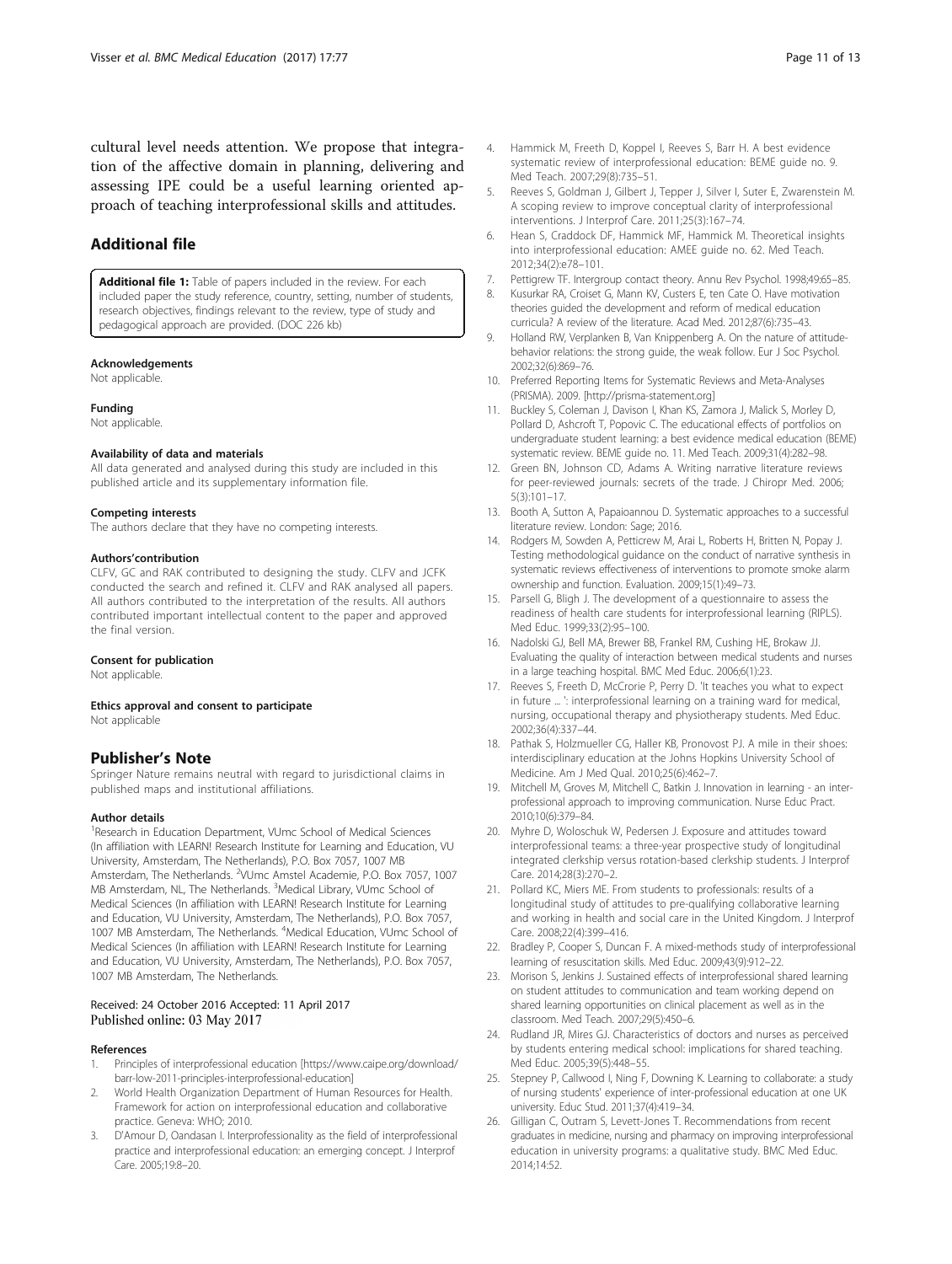- <span id="page-11-0"></span>27. Muller-Juge V, Cullati S, Blondon KS, Hudelson P, Maitre F, Vu NV, Savoldelli GL, Nendaz MR. Interprofessional collaboration on an internal medicine ward: role perceptions and expectations among nurses and residents. PLoS One. 2013;8(2):e57570.
- 28. Makino T, Shinozaki H, Hayashi K, Lee B, Matsui H, Kururi N, Kazama H, Ogawara H, Tozato F, Iwasaki K, et al. Attitudes toward interprofessional healthcare teams: a comparison between undergraduate students and alumni. J Interprof Care. 2013;27(3):261–8.
- 29. McFadyen AK, Webster VS, Maclaren WM, O'neill MA. Interprofessional attitudes and perceptions: results from a longitudinal controlled trial of pre-registration health and social care students in Scotland. J Interprof Care. 2010;24(5):549–64.
- 30. Coster S, Norman I, Murrells T, Kitchen S, Meerabeau E, Sooboodoo E, d'Avray L. Interprofessional attitudes amongst undergraduate students in the health professions: a longitudinal questionnaire survey. Int J Nurs Stud. 2008;45(11):1667–81.
- 31. Keshtkaran Z, Sharif F, Rambod M. Students' readiness for and perception of inter-professional learning: a cross-sectional study. Nurse Educ Today. 2014;34(6):991–8.
- 32. Solomon P. Student perspectives on patient educators as facilitators of interprofessional education. Med Teach. 2011;33(10):851–3.
- 33. Curran VR, Mugford JG, Law RM, MacDonald S. Influence of an interprofessional HIV/AIDS education program on role perception, attitudes and teamwork skills of undergraduate health sciences students. Educ Health (Abingdon). 2005;18(1):32–44.
- 34. Lidskog M, Lofmark A, Ahlstrom G. Learning about each other: Students' conceptions before and after interprofessional education on a training ward. J Interprof Care. 2008;22(5):521–33.
- 35. Ateah CA, Snow W, Wener P, MacDonald L, Metge C, Davis P, Fricke M, Ludwig S, Anderson J. Stereotyping as a barrier to collaboration: does interprofessional education make a difference? Nurse Educ Today. 2011;31(2):208–13.
- 36. Norgaard B, Draborg E, Vestergaard E, Odgaard E, Jensen DC, Sorensen J. Interprofessional clinical training improves self-efficacy of health care students. Med Teach. 2013;35(6):e1235–42.
- 37. Hood K, Cant R, Leech M, Baulch J, Gilbee A. Trying on the professional self: nursing students' perceptions of learning about roles, identity and teamwork in an interprofessional clinical placement. Appl Nurs Res. 2014;27(2):109–14.
- 38. Jacobsen F, Lindqvist S. A two-week stay in an Interprofessional training unit changes students' attitudes to health professionals. J Interprof Care. 2009;23(3):242–50.
- 39. Brock D, Abu-Rish E, Chiu CR, Hammer D, Wilson S, Vorvick L, Blondon K, Schaad D, Liner D, Zierler B. Interprofessional education in team communication: working together to improve patient safety. BMJ Qual Saf. 2013;22(5):414–23.
- 40. Kyrkjebo JM, Brattebo G, Smith-Strom H. Improving patient safety by using interprofessional simulation training in health professional education. J Interprof Care. 2006;20(5):507–16.
- 41. Hylin U, Lonka K, Ponzer S. Students' approaches to learning in clinical interprofessional context. Med Teach. 2011;33(4):e204–10.
- 42. Hylin U, Nyholm H, Mattiasson AC, Ponzer S. Interprofessional training in clinical practice on a training ward for healthcare students: a two-year follow-up. J Interprof Care. 2007;21(3):277–88.
- 43. Jakobsen F, Larsen K, Hansen TB. This is the closest I have come to being compared to a doctor: views of medical students on clinical clerkship in an Interprofessional training unit. Med Teach. 2010;32(9):E399–406.
- 44. van Soeren M, Devlin-Cop S, MacMillan K, Baker L, Egan-Lee E, Reeves S. Simulated interprofessional education: an analysis of teaching and learning processes. J Interprof Care. 2011;25(6):434–40.
- 45. Hutchings M, Scammell J, Quinney A. Praxis and reflexivity for interprofessional education: towards an inclusive theoretical framework for learning. J Interprof Care. 2013;27(5):358–66.
- 46. Ruebling I, Pole D, Breitbach AP, Frager A, Kettenbach G, Westhus N, Kienstra K, Carlson J. A comparison of student attitudes and perceptions before and after an introductory interprofessional education experience. J Interprof Care. 2013;28(1):23–7.
- 47. Horsburgh M, Lamdin R, Williamson E. Multiprofessional learning: the attitudes of medical, nursing and pharmacy students to shared learning. Med Educ. 2001;35(9):876–83.
- 48. Hayashi T, Shinozaki H, Makino T, Ogawara H, Asakawa Y, Iwasaki K, Matsuda T, Abe Y, Tozato F, Koizumi M, et al. Changes in attitudes toward interprofessional health care teams and education in the first- and third-year undergraduate students. J Interprof Care. 2012;26(2):100–7.
- 49. Kururi N, Makino T, Kazama H, Tokita Y, Matsui H, Lee B, Kanaizumi S, Abe Y, Uchida Y, Asakawa Y, et al. Repeated cross-sectional study of the longitudinal changes in attitudes toward interprofessional health care teams amongst undergraduate students. J Interprof Care. 2014;28(4):285–91.
- 50. Baker C, Pulling C, McGraw R, Dagnone JD, Hopkins-Rosseel D, Medves J. Simulation in interprofessional education for patient-centred collaborative care. J Adv Nurs. 2008;64(4):372–9.
- 51. Rosenfield D, Oandasan I, Reeves S. Perceptions versus reality: a qualitative study of students' expectations and experiences of interprofessional education. Med Educ. 2011;45(5):471–7.
- 52. Tofil NM, Morris JL, Peterson DT, Watts P, Epps C, Harrington KF, Leon K, Pierce C, White ML. Interprofessional simulation training improves knowledge and teamwork in nursing and medical students during internal medicine clerkship. J Hosp Med. 2014;9(3):189–92.
- 53. Nisbet G, Hendry GD, Rolls G, Field MJ. Interprofessional learning for pre-qualification health care students: an outcomes-based evaluation. J Interprof Care. 2008;22(1):57–68.
- 54. Freeth D, Reeves S, Goreham C, Parker P, Haynes S, Pearson S. 'Real life' clinical learning on an interprofessional training ward. Nurse Educ Today. 2001;21(5):366–72.
- 55. Cooper H, Spencer-Dawe E, McLean E. Beginning the process of teamwork: design, implementation and evaluation of an inter-professional education intervention for first year undergraduate students. J Interprof Care. 2005;19(5):492–508.
- Siassakos D, Timmons C, Hogg F, Epee M, Marshall L, Draycott T. Evaluation of a strategy to improve undergraduate experience in obstetrics and gynaecology. Med Educ. 2009;43(7):669–73.
- 57. Hobgood C, Sherwood G, Frush K, Hollar D, Maynard L, Foster B, Sawning S, Woodyard D, Durham C, Wright M, et al. Teamwork training with nursing and medical students: does the method matter? Results of an interinstitutional, interdisciplinary collaboration. Qual Saf Health Care. 2010;19(6):e25.
- Blue AV, Charles L, Howell D, Koutalos Y, Mitcham M, Nappi J, Zoller J. Introducing students to patient safety through an online interprofessional course. Adv Med Educ Pract. 2010;1:107–14.
- 59. McCaffrey R, Hayes R, Cassell A, Miller-Reyes S, Donaldson A, Ferrell C. The effect of an educational programme on attitudes of nurses and medical residents towards the benefits of positive communication and collaboration. J Adv Nurs. 2012;68(2):293–301.
- 60. Lidskog M, Lofmark A, Ahlstrom G. Learning through participating on an interprofessional training ward. J Interprof Care. 2009;23(5):486–97.
- 61. Tunstall-Pedoe S, Rink E, Hilton S. Student attitudes to undergraduate interprofessional education. J Interprof Care. 2003;17(2):161–72.
- Hood K, Cant R, Baulch J, Gilbee A, Leech M, Anderson A, Davies K. Prior experience of interprofessional learning enhances undergraduate nursing and healthcare students' professional identity and attitudes to teamwork. Nurse Educ Pract. 2014;14(2):117–22.
- 63. Hansson A, Foldevi M, Mattsson B. Medical students' attitudes toward collaboration between doctors and nurses : a comparison between two Swedish universities. J Interprof Care. 2010;24(3):242–50.
- 64. Carpenter J. Doctors and nurses: stereotypes and stereotype change in interprofessional education. J Interprof Care. 1995;9(2):151–61.
- 65. Anderson ES, Thorpe LN. Early interprofessional interactions: does student age matter? J Interprof Care. 2008;22(3):263–82.
- 66. Baggs JG, Schmitt MH. Nurses' and resident physicians' perceptions of the process of collaboration in an MICU. Res Nurs Health. 1997;20(1):71–80.
- 67. McGrail KA, Morse DS, Glessner T, Gardner K. "what is found there?": qualitative analysis of physician-nurse collaboration stories. J Gen Intern Med. 2009;24(2):198–204.
- 68. Ponzer S, Hylin U, Kusoffsky A, Lauffs M, Lonka K, Mattiasson A, Nordström G. Interprofessional training in the context of clinical practice: goals and students' perceptions on clinical education wards. Med Educ. 2004;38(7):727–36.
- 69. Hallin K, Kiessling A, Waldner A, Henriksson P. Active interprofessional education in a patient based setting increases perceived collaborative and professional competence. Med Teach. 2009;31(2):151–7.
- 70. Laschinger HK, Weston W. Role perceptions of freshman and senior nursing and medical students and attitudes toward collaborative decision making. J Prof Nurs. 1995;11(2):119–28.
- 71. Lachmann H, Ponzer S, Johansson UB, Benson L, Karlgren K. Capturing students' learning experiences and academic emotions at an interprofessional training ward. J Interprof Care. 2013;27(2):137–45.